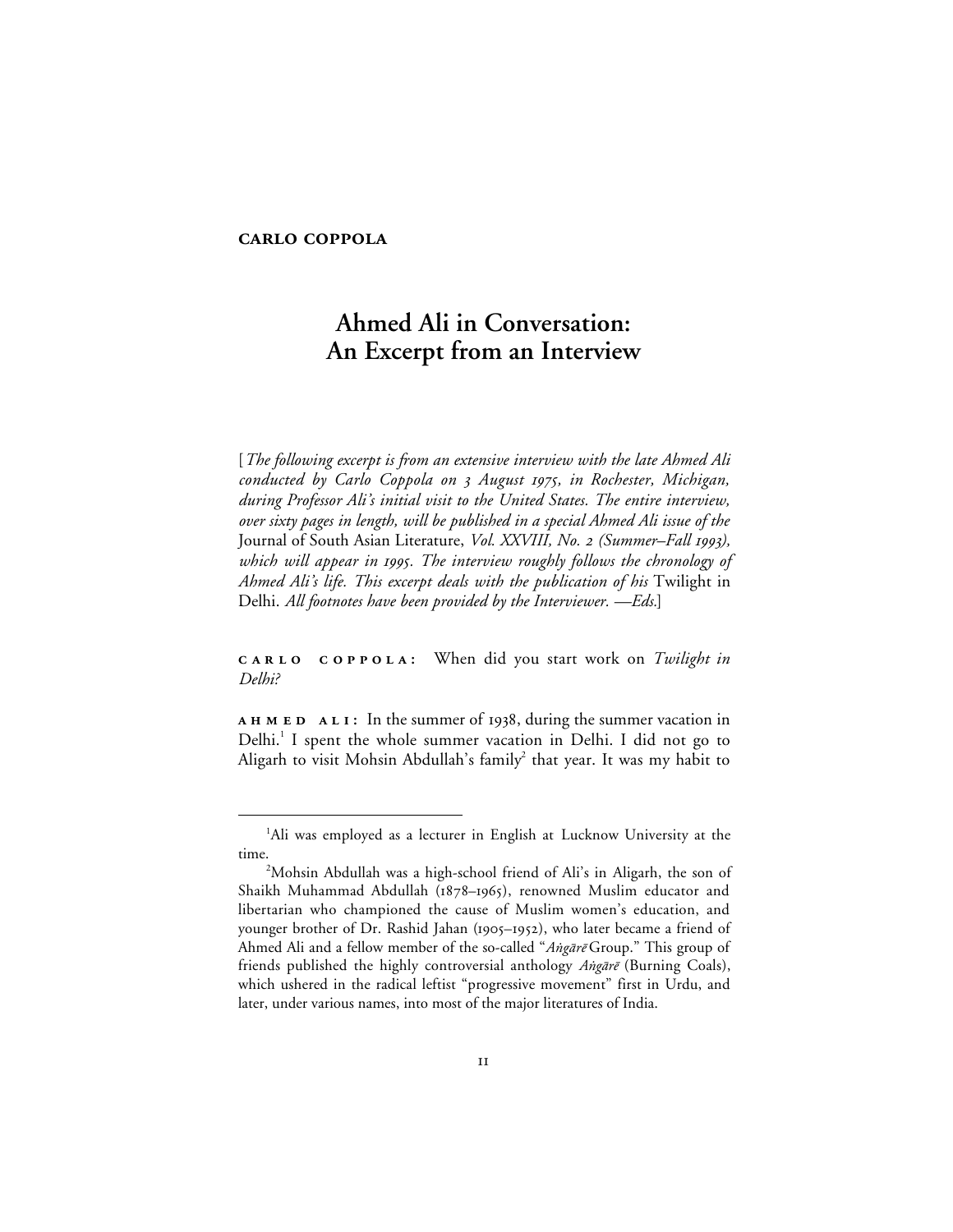$\overline{a}$ 

spend a month in Aligarh before I came on to Delhi to my mother's house.<sup>3</sup> Mohsin's home was another home to me, and I could not just go there to visit for a short time, but was expected to stay there for long periods. But that year I went immediately to Delhi because I had the idea in the back of my mind that I wanted to write this novel. I went and met as many old people as I could and I watched everyone's actions as I walked down the street. I watched everything.

I watched people as I went to the Edward Memorial Park and when I went to the Jama Masjid. I watched everyone—the pigeon sellers, the pigeon buyers, the pigeon flyers—all those wonderful kaleidoscopic scenes and crowds. I also looked from the steps and platform of the Jama Masjid to the Red Fort in the distance. I was trying to picture in my mind where the fights in 1857 took place between the Muslims and

The fourth member of the Angārē group was Sajjad Zaheer (1905–1973), son of a prominent Shia family of Allahabad, where his father was a judge of the High Court of Judicature. Educated at both Lucknow and Oxford universities, he helped establish the All-India Progressive Writers Association as one of the organizers of its first meeting in Lucknow in 1936. He also helped establish the Communist Party of Pakistan in the early 1950s.

<sup>3</sup>Ali's mother was Ahmad Kaniz Asghar Begum, whose distinguished lineage is traced back to a family of Hadramaut Syeds who had been brought to Delhi by the second Moghul emperor Humayun  $(1508 - 1556)$ .

Dr. Rashid Jahan, a gynecologist by profession, was also a communist political organizer and writer. Her works include two volumes of short stories: 'Aurat aur Dīgar Afsānē ("Woman" and Other Stories; 1937; rpt. 1967; "Woman" is, in fact, a play) and *Sho'la-e Javvāla* (Raging Flames; 1974); she also wrote a number of radio plays, including a dramatization of Premchand's famous short story "Kafan" (The Shroud).

In 1934 Rashid Jahan married another member of the Angare Group, Mahmuduzzafar (1908–1956), a member of the royal family of Rampur, who was educated at Sherborune School, Dorset, and Oxford. He taught history and English as Vice-Principal of the Mohammaden Anglo-Oriental (MAO) College, Amritsar, between 1934 and 1937, then became a full-time worker for the Communist Party of India (CPI), editing the Urdu political journal *Čingāri* (Sparks) from late 1938. In 1948 he was General Secretary of the CPI in Uttar Pradesh and was thereafter forced to go underground during the early regime of India's first prime minister, Jawaharlal Nehru (prime-ministership: 1947–1963). His major work is the travelogue *Quest for Life* (1954), in which he describes the trip he made to Russia with Rashid Jahan, who was at the time terminally ill with cancer, and his travels throughout the Soviet Union after her death in 1952.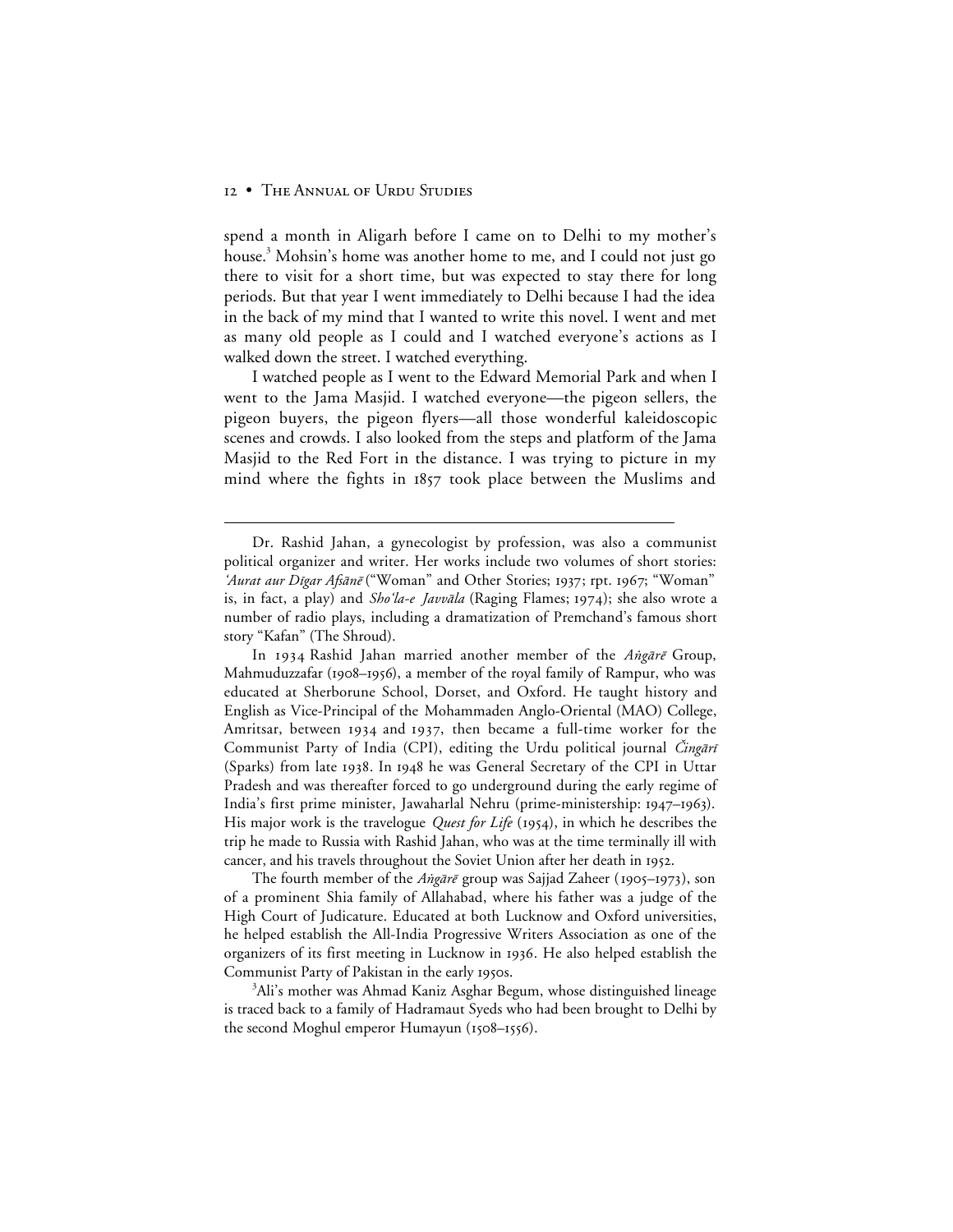Indians on one side, and the British on the other, and where the cannons were fired from, and where the people, the spectators, watched the "fun," as they considered it.

I kept on watching, observing, and imagining. I would try to see as many people in the *muhalla* [district, neighborhood] as possible, as many members of my family as I could. I never used to go see my relatives. My mother would always ask me to, but I never bothered. But this year I went out to see everyone. I was glad that it pleased my mother, but she didn't know that I was doing it with something in the back of my mind. But in any case, I was glad to establish, or reestablish, contact with them. And all those old people were very glad that I came, especially all those wonderful old ladies of that time.

I was simply preparing the background, the notes, for this novel. Perhaps it was then that the end of the story had come to me; I didn't have a beginning yet. The beginning came when I returned to Lucknow, and it was then that I started writing out plots, thinking them out, preparing family trees for the whole book, rethinking events, evolving characters, giving them names, and so on. After that, I started writing and completed it in February or March 1939. Then that summer vacation I spent typing it out in Simla, as I remember. I had to buy a typewriter for that purpose. Soon after that I went to London for study leave and left India near the end of July.

**:** Did you have real individuals in mind when you wrote the novel?

**:** People grew out of my notes, out of my observations. Not one of them is fiction because no novelist can evolve fictitious human beings, unless they are the computerized automatons of today's fiction.

What I had in mind when I wrote the novel was the awareness or the consciousness of the past, the sadness and the agony of suffering and of sacrifice. Also, a certain feeling for the glory that was gone, the failure of the people of India, and of the Muslims especially, to have held on to life, to have been able to look at things in terms of cause and effect. And behind this sadness and sorrow was the reason for the disappearance of this glory: the *bêtes noires,* British imperialism and the British people themselves.

**:** The novel does not seem to be anti-British.

**:** I never wanted to write against the British. I wanted to write about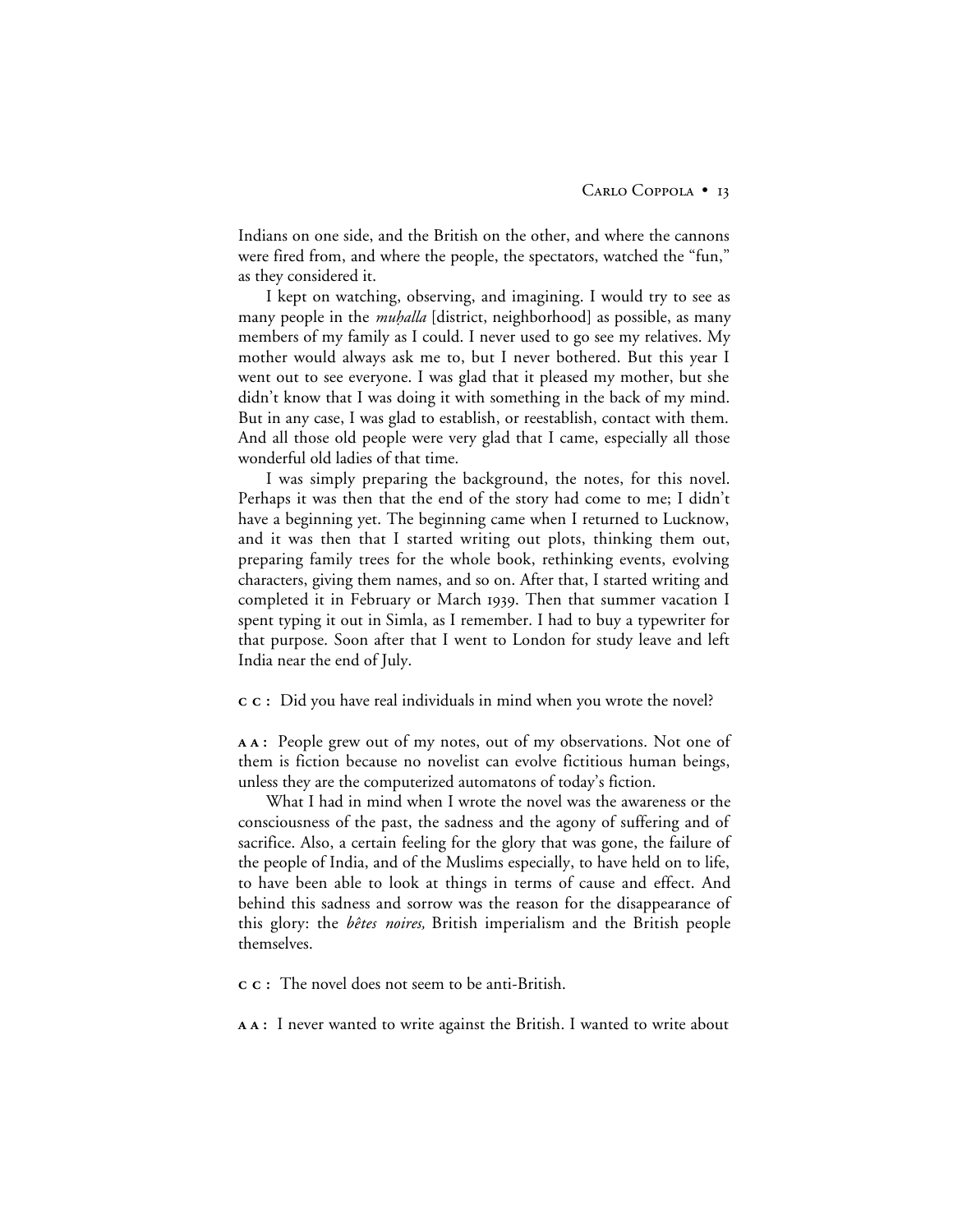what happened to society itself. If I had written an anti-British novel, it would only have been a political sort of thing. But I was depicting a phase of the life of India that had passed, and the reasons why it had passed do come in in the middle of the book, going back to  $1857$  and then to the Durbar of George V, who was crowned Emperor of India. One has to connect him with his grandmother, Queen Victoria, who was the first empress of the dominions and of the Empire of India.

**:** The parade scene at the durbar is an extraordinary piece of description, perhaps one of the high points of the book. One gets the impression, though, that at the end of the novel none of the people, especially the hero, realizes fully the reasons for the situation being what it is. There seems to be no self-awareness on their parts at the end of the novel.

**:** You're quite right. If I had given the reasons why there is no selfrealization or why the situation at the end of the novel was the way it was, the novel would not have come off. It would have been I who gave these reasons, I as the author, not the characters themselves. You see, in all the months and months of my study of the people in Delhi, no one, not one single person, was conscious of or had any awareness of why things were the way they were—why the Muslims lost their power over India, why the British were there, etc. No one knew why, so how could I go beyond my characters? How could I go beyond the consciousness of my characters without spoiling what I had built up in the novel, the unity of my characters and the story? I would have impinged on their consciousness, on their awareness, if I had done so. Since they did not have this awareness, I could not mention it. If this awareness had come through me, it would have been extraneous. But I did show it through my symbols. What happened, after all? A society was dying. I did not show that a society was coming to life. I showed that it was moving towards death, yet living, marching on, for it did continue to live right down until  $1947 - 1948$ . It was the war and then partition that made many changes, that altered the very basis of our thoughts and our attitudes.

**:** Do you think that any of the Progressives understood your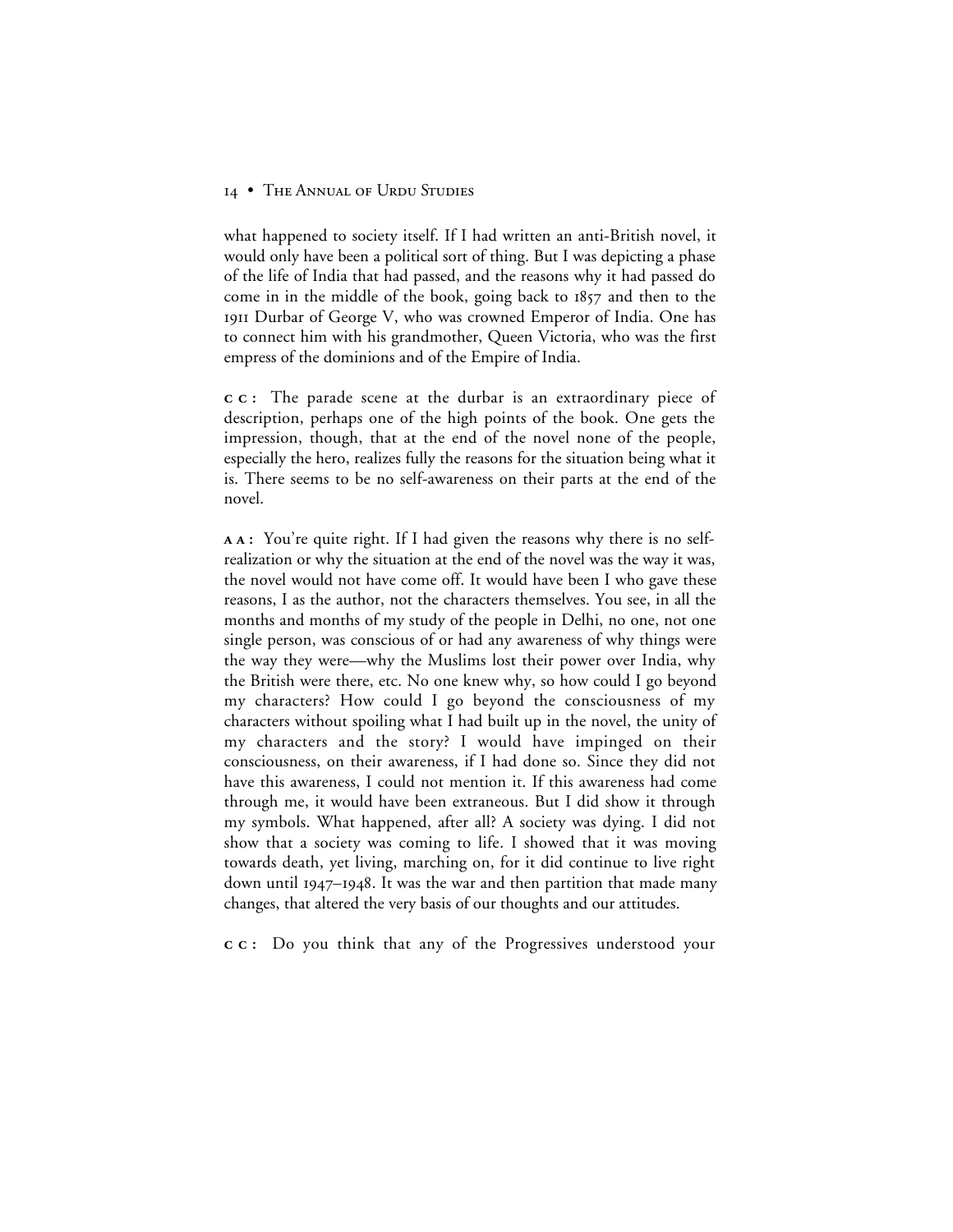#### symbolism?<sup>4</sup>

**:** They never really bothered to give the novel the reading it deserved. They condemned it as a reactionary thing. But later on something interesting happened. Muhammad Hasan Askari, who had been with the Progressive Writers group as a short-story writer and is now a Professor at Islamia College, Karachi, wrote an essay back in 1949, the best essay in Urdu on *Twilight in Delhi,* in which he analyzes all aspects of the novel, including his own reactions to it.<sup>5</sup> He tried to judge the book nine years after it had first appeared. But even he at that time did not realize the significance of the symbol of Mir Nihal, $6$  which I have been discussing here with you, the fact that he does not die but is paralyzed and watches everything around him. Askari has written something approaching such an understanding of this symbol. The best essay in English on the novel is by David Anderson, who does seem to be conscious of my symbolism.<sup>7</sup>

**:** You then took the manuscript to London. What about these days in London? You arrived there in July 1939?

**:** No, I didn't. I left India in July. I then went to Italy, first Naples and later Genoa—those wonderful cities of Italy. I stayed in Italy for nearly a fortnight or three weeks. Then I went to Paris, where my dear old friend Binu Banerjee, my old class fellow in English Honors from Lucknow, was living. He was a sort of vagabond. He wasn't studying

 $\overline{4}$ <sup>4</sup>Progressives: this term describes the left-oriented literary movement established in Urdu, and later in other South Asian languages, after the first meeting of the All-India Progressive Writers' Association in Lucknow in 1936. The leader of the group was Ali's friend, Sajjad Zaheer, with whom he had a serious breach after about 1938. The breach was caused as much by personal reasons as by differences in political ideology which developed between Ali and Zaheer.

<sup>&</sup>lt;sup>5</sup>Muhammad Hasan Askari essay is entitled "Aḥmad 'Alī kā ēk Nāvil" (A Novel by Ahmed Ali), *Makhzan* (Lahore; May 1949). [For an English translation *of this article, see pp. 73–84, below in this issue. Askari died in 1978. - Eds.*]

<sup>6</sup> Mir Nihal: the old-fashioned patriarch in *Twilight in Delhi*, who, at the end of the novel, suffers a stroke and is reduced to silently and helplessly watching the events in his family and his country play themselves out.

<sup>7</sup> "Ahmed Ali and Twilight in Delhi," *Mahfil, A Quarterly of South Asian Literature* (later *Journal of South Asian Literature*), 7:1-2 (1971): 81-86.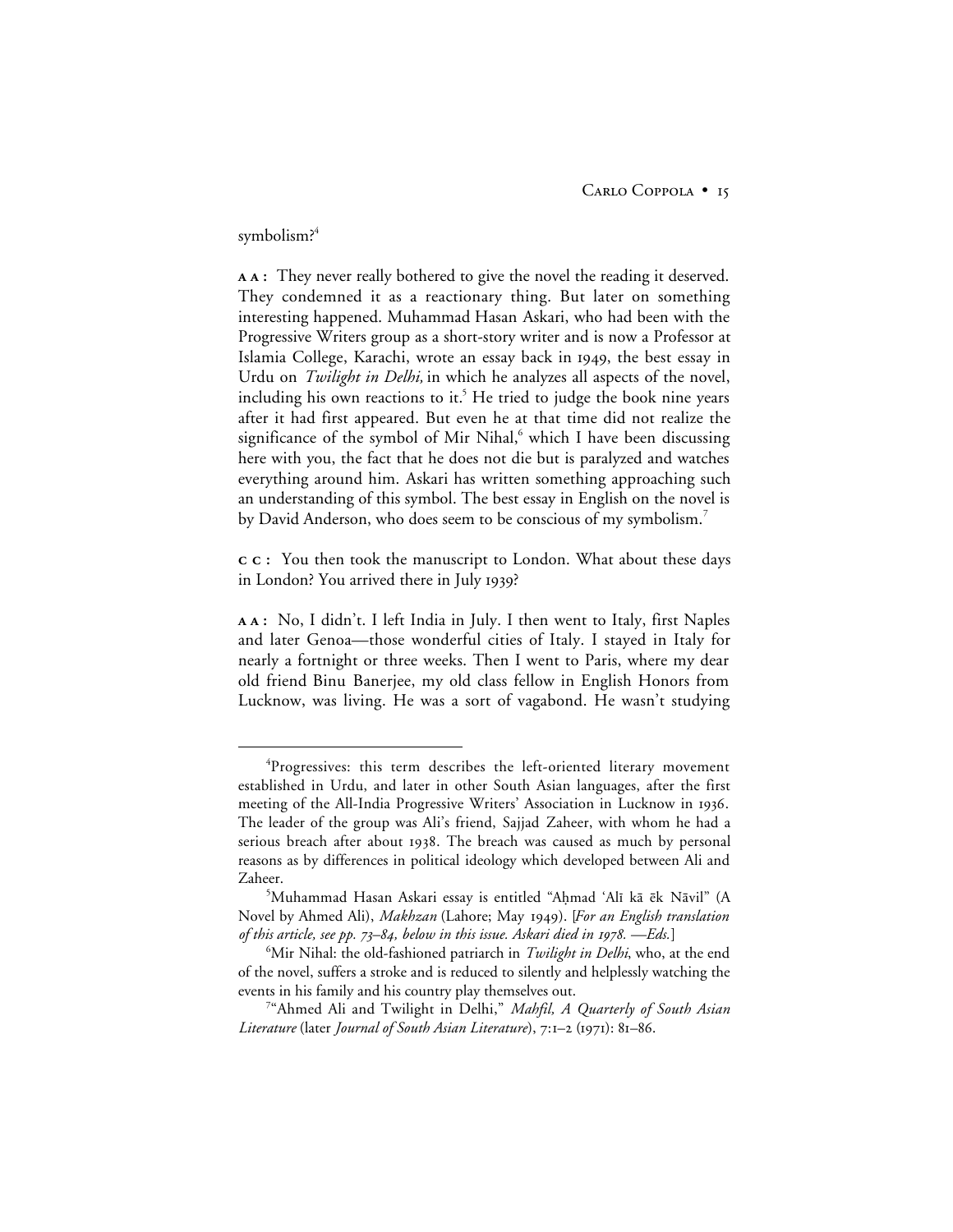either but was rather chasing some of his revolutionary ideas with M. N.  $\text{Rov}^8$  or some communist organization or other. I was in touch with him. Wherever he went, he was the harbinger of the revolution. He'd go from one place to another—for instance, Spain—and he did have some experiences. Sometimes he had no money and used to cover himself up with newspaper at night to keep warm. So I stayed with him in Paris.

But then I did have a mission, so I moved on to London to try to get the book accepted by a publisher. I thought at the time I would return to Paris and stay longer. Of course, that never happened.

I reached London on 4 August 1939 and on 5 September war was declared, and all my plans just went by the board. You see, I had actually sent the book to an American publisher who had already read some of my stories in British journals, and I think one of them had been reproduced in America.<sup>9</sup> The American publisher was Simon and Schuster, and they had written to me.

#### **:** What about the writers you met in England?

**:** There were a number of them. I recall my first visit to Morgan Forster's<sup>10</sup> flat. He himself had made tea and brought the tray himself. I still remember very well that the whole flat was full of a smell. I didn't realize what it was at the time, but Morgan had left the gas running and had forgotten to turn it off. I was much impressed by the great man bringing tea, making it himself and serving it to his mother and to me. Very charming, very sweet. He was a man who had a great love for India and for anyone who came from there. It was my cousin Hashim Ali who had met Forster earlier and who sent me to meet him. Hashim was a

 <sup>8</sup>  ${}^{8}$ M. N. Roy (1887–1954): a revolutionary Marxist who helped establish the Communist Party of India in the 1920s. He was for several years a member of the Executive Committee of the Communist International. After independence, he broke with the communists and founded the Radical Humanist group.

<sup>&</sup>lt;sup>9</sup>It was his "An Old-Style Muslim," which appeared in *Asia*, 39:3 (March  $1939$ ):  $155 - 57$ .

<sup>&</sup>lt;sup>10</sup>E. M. Forster ( $1879-1970$ ): considered by many one of the finest British novelists of the twentieth century, perhaps best known for his *A Passage to India*  $(1924)$ . In 1906, while serving as a tutor at Cambridge, he became close friends with Ross Masood, a distant relative of Ahmed Ali's.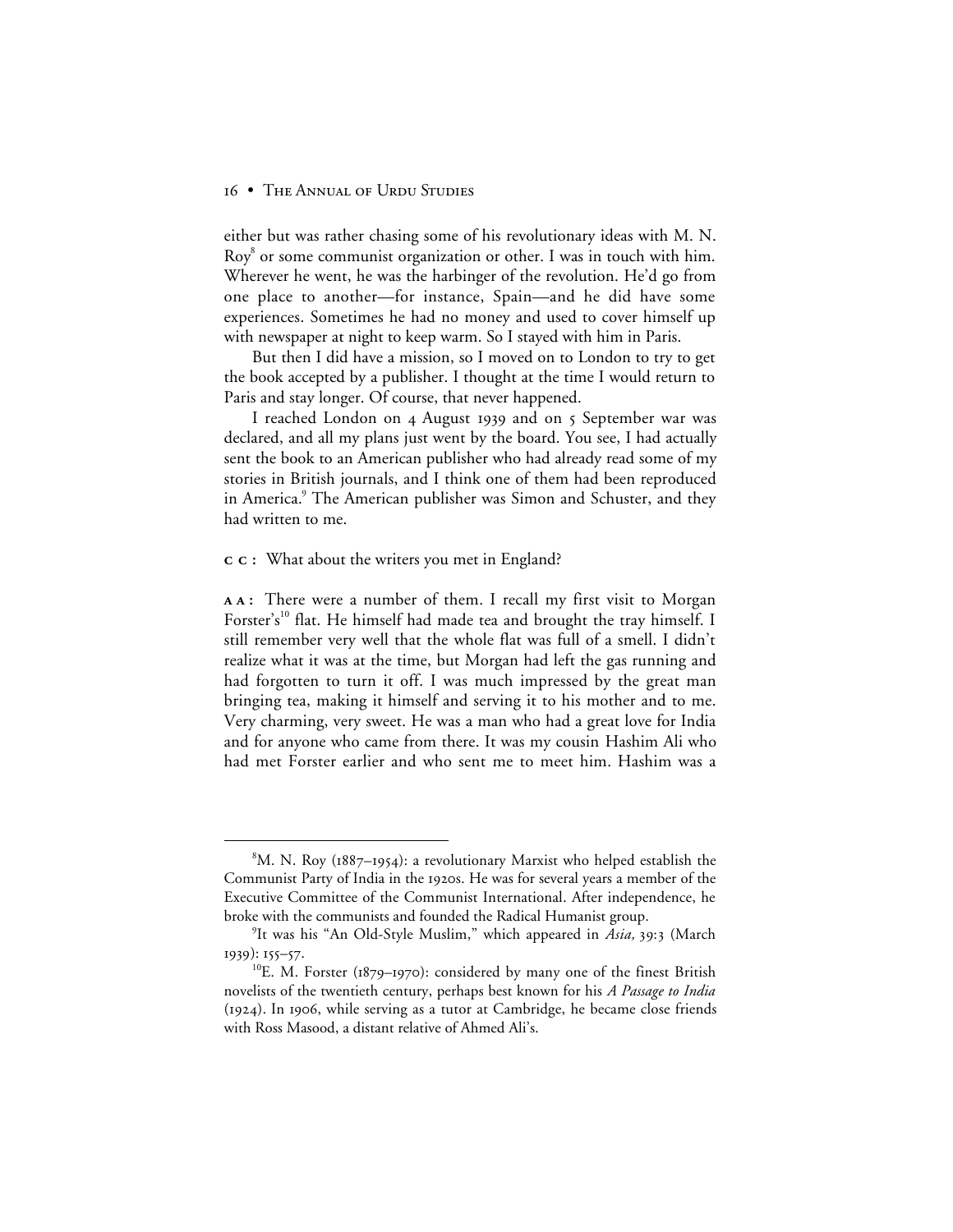nephew of Ross Masood, who was, of course, Forster's very close friend.<sup>11</sup> When I visited Forster for the first time there were, of course, inquiries about my family and everyone.

I mentioned to him that I had brought a novel, and he said, "Yes, I'd like to see it." So I just gave it to him. Naturally, a young writer with a novel is anxious to get reactions to it. Of course, Forster was very good about reading it. He wrote me very soon—after a few weeks—and said how wonderful it was, how much he had liked it, and how at the end one had the feeling that poetry and daily life had got parted and would never meet again. There were other very complimentary things that he had to say.

Then when we met again I said, "Now my problem is how to get it published." He said that the best thing was to get a literary agent. I told him that I knew no one, so he suggested Spencer Curtis Brown. I wrote Brown and met with him. He liked the novel and agreed to be my agent. In the meantime, Forster was introducing me to other people, and the war started. I'd been hoping to have meetings with John Lehmann,<sup>12</sup> but he had been evacuated, the Hogarth Press had been evacuated, and *New Writing* had been evacuated [from London to outlying areas]. For three months after the war started there was no one whom I could meet. The whole of life was dislocated.

John Lehmann did write to me that as soon as he returned to London, we would meet. Eventually, as things settled down and people

 $11$ Ross Masood (1889–1937): grandson of Sir Syed Ahmed Khan, the important nineteenth-century Muslim educational reformer. Intelligent, handsome, articulate, and self-assured, Masood himself was a writer and educator, and became close friends with his Latin tutor, E. M. Forster; he is said to be the model for Dr. Aziz in *A Passage to India*. Masood's correspondence with Forster appears as *Forster-Masood Letters*, ed. Jalil Ahmad Kidwai (1984).

<sup>&</sup>lt;sup>12</sup>John Lehmann (1907–1987): poet and critic educated at Eton and Cambridge who did much to encourage young writers as founder and editor of the important political little magazine *New Writing* (1936-1950). Its offshoot, *Penguin New Writing*, reprinted earlier contributions as well as much reportage and journalistic materials related to World War II. Other volumes were also called *Folios of New Writing, New Writing and Daylight* (1940–1942), and *New Writing in Europe* (1940). Lehmann was a partner (with Leonard and Virginia Woolf; see Note 18 below) and general manager of the Woolfs' Hogarth Press from 1938 to 1946, during which time Ali's *Twilight in Delhi* was published. After 1946 Lehmann founded his own publishing house.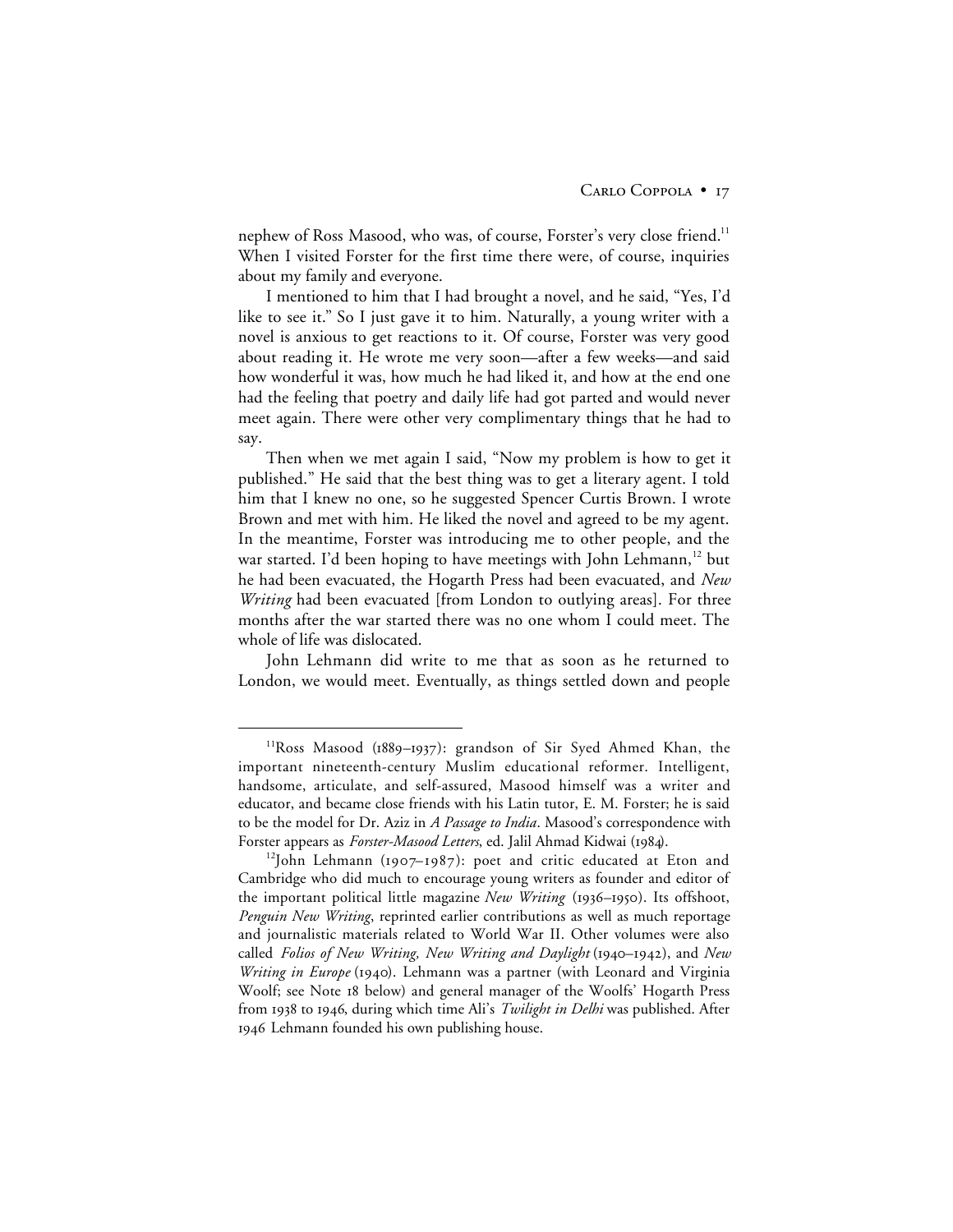got used to the blackout and the war, John Lehmann slowly, quietly, returned to London. Since I had been published by *New Writing*,<sup>13</sup> I was considered one of the *New Writing* group. John Lehmann invited me to their receptions and now and then to their meetings. I met Stephen Spender and became quite friendly and intimate with many people in this group, some of whose names have escaped me.

I recall meeting Orwell<sup>14</sup> in London. He was a wonderful, tall figure, sort of hollows in his cheeks and below the eyes. But such a human figure he was! And there were other people as well—John Lehmann's two sisters, Rosamond and Beatrix.<sup>15</sup> I recall Spender and his boyfriend, the Bloomsbury Group, Harold Acton and his brother, the painter William Acton<sup>16</sup>—that utter confusion of heterosexual and homosexual worlds of

Beatrix Lehmann (1903-1979): English actress and, secondarily, writer; debuted on the stage in 1924 and acted in many films and highly successful stage productions in London; she also wrote two novels, the more notable being *Rumour of Heaven* (1934), and a number of short stories.

 $16$ Stephen Spender (b. 1909): a writer who made his literary reputation as one of England's foremost poets in the 1930s, prior to World War II. A fairminded critic and essayist, he served as co-editor of the influential journal *Horizon* with Cyril Connolly (1903–1974) in 1939 until 1941.

Bloomsbury Group: an informal group of remarkable writers and painters who lived and met in the rather seedy west-central district of Bloomsbury from about 1910 to 1940. With a firm sense of their own intellectual superiority, many members of the group attained considerable distinction in their field; these included Virginia (see Note 18 below) and Leonard Woolf, critic Lytton Strachey (1880–1932), economist John Maynard Keynes (1883–1946), occasionally, E. M.

<sup>&</sup>lt;sup>13</sup>Ali's "Our Lane" appeared in *New Writing*  $\frac{4}{4}$  (Autumn 1937), pp. 77–88.

 $14$ George Orwell (pseudonym of Eric Blair; 1903–1950): born in Bengal and a member of the Indian Civil Police in Burma, he became a bitter critic of Britain's colonialist policies. Best known as the author of *Burmese Days* (1934) and *Animal Farm* (1945), he worked in London for the Overseas Service of the BBC during World War II. During this period Ali lived in Delhi and worked for the BBC as well, Orwell serving as his superior. Orwell's letters contain various references to Ahmed Ali.

<sup>&</sup>lt;sup>15</sup> Rosamond Lehmann (1903-1990): British novelist, educated at Cambridge, known for her sensitive insight into female characters; her works include *Dusty Answer* (1927), *Invitation to the Waltz* (1932), and *The Gypsy's Baby and Other Stories* (); she also helped edit *New Writing* and *Penguin New Writing* with her brother.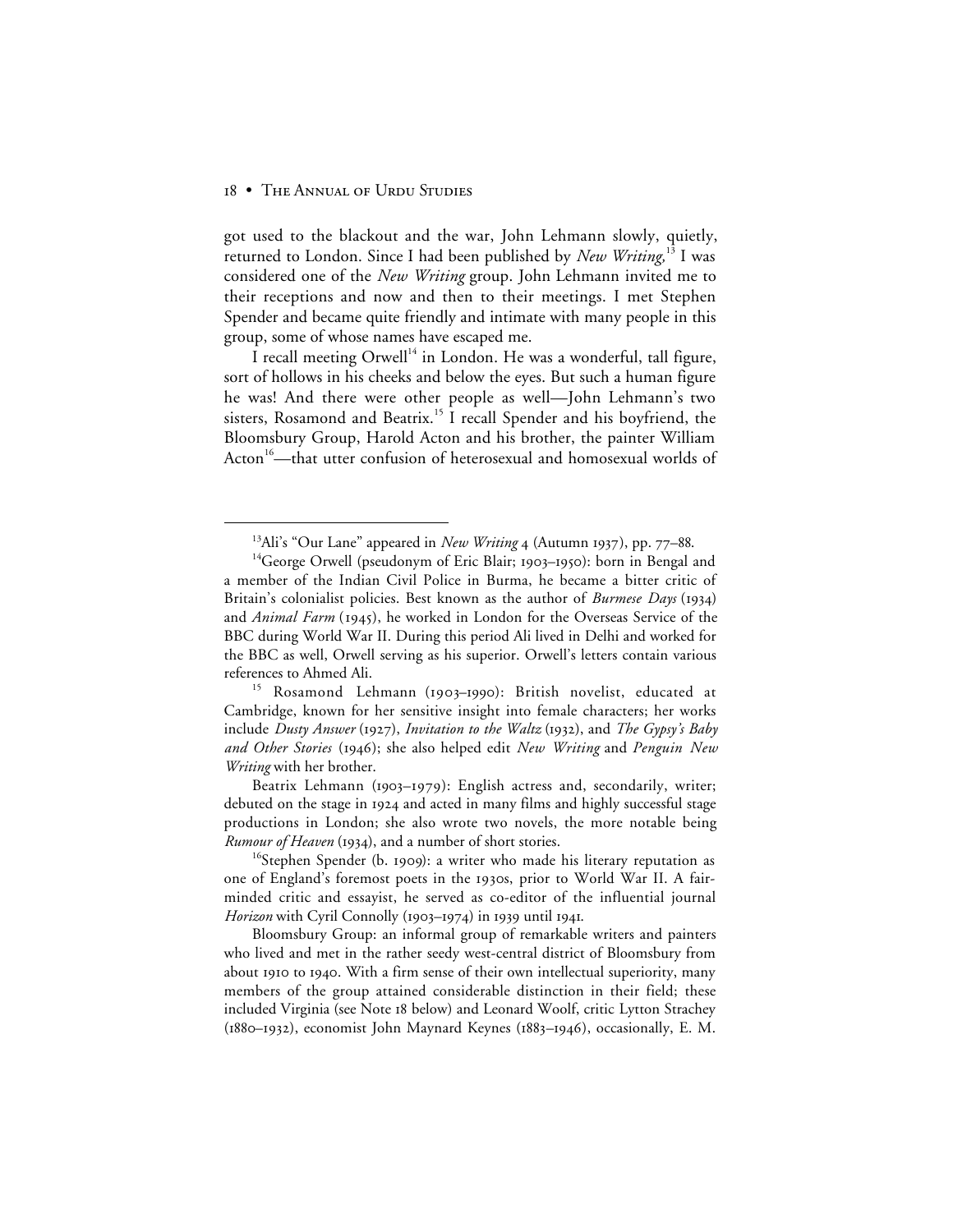London of those days. I became great friends with Will Acton. He had a wonderful way of painting portraits of the aristocratic ladies; he would paint beautiful portraits of them, but hanging by their hair. Oh, it was wonderful.

Will and I used to go out hunting for ... [hesitation] various things. We would go out at night into the alleys and bylanes of London during the blackout and come across bum boys [boy prostitutes] and, out of sheer pity for them and out of love for them, Will would take out a pound or two and give it to these boys. Then we would come home to a wonderful meal that his housekeeper had prepared for four or five of us, and we would gorge ourselves on this wonderful food. We'd meet at one friend's and then again at another's.

Then there was the Morgan Forster group, with his friends, Joe Ackerley, Nat Fisher,<sup>17</sup> some doctors and others. So then I built up quite a wide variety of friends from various groups: Lehmann's group, Forster's group, and there was another group of younger poets and writers—there were so many of them, and I was so happy in that world; it was a wonderful world, in spite of the blackout, in spite of its dreariness. It had its own richness, a richness which the bright-lit, neon-signed London of today will never know again. The blackout, I think, took us not only into the back alleys of London, but also into the back alleys of our minds, the mind that went further back into the subconsciousness, until subconsciousness itself then met this great void in which the whole of this universe, the cosmic universe, and life exist. It was wonderful!

William Acton: no biographical data available.

 $\overline{a}$ 

Nat Fisher: no biographical data available.

Forster (see Note 10 above), Desmond MacCarthy (see Note 21 below), and many others.

Harold Acton (1904–1994): author of several volumes of poetry (including *Aquarium* [1923] and *An Indian Ass* [1925]) and various books on Renaissance Italian art and Chinese literature. He is believed to have served as Evelyn Waugh's model for the effete esthete Anthony Blanche in *Brideshead Revisited*  $(1945).$ 

 $17$ Joe Ackerley, i.e., J. R. Ackerley (1896–1967): trained as a lawyer, he served in India as private secretary and tutor in the household of the Maharajah of Chhatarpur, a friend of Forster's, an experience which serves as the basis for his best-known work, *Hindoo Holiday* (1932). For twenty-five years he served as literary editor of *The Listener*, published by the BBC, and was a close friend of Forster's.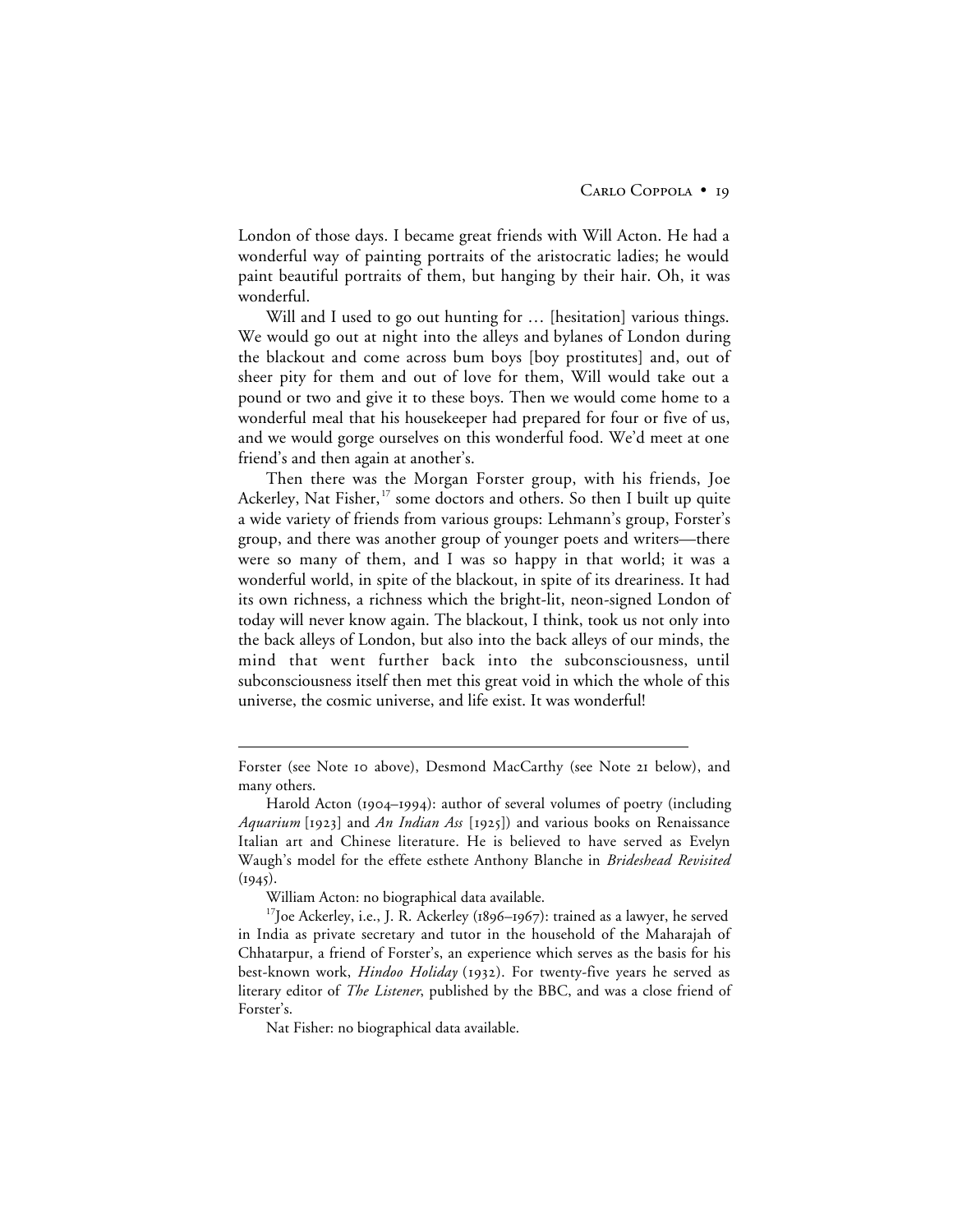**:** Did Forster have anything to do with the novel? An introduction perhaps…

**:** No, no! Forster did not write the introduction to the book—no one wrote an introduction. My book was launched absolutely on its own merits. Not on the merit of E. M. Forster or Joe Ackerley or John Lehmann or Virginia Woolf.<sup>18</sup> Oh, no! I am happy, I am glad, that I was not introduced by anyone to the world. My book introduced itself into the world, and the moment it came out, all the great critics—all the greatest living critics of England at that time—wrote the finest, most glowing reviews of it.<sup>19</sup> They paid compliments to my English, to the lucidity of my style, the depiction of life which was so vivid.

#### **:** Had you yourself negotiated with Hogarth Press?

**:** Actually, what happened was that Spencer Curtis Brown had sent the novel off to a number of publishers, who had all turned it down. He was getting weary from all that effort; after all, it wasn't his fault that they were turning it down. It was the war, for publishers were not willing at

 $18$ Virginia Woolf (1882-1941): the eminent British novelist who, together with her husband, Leonard Woolf (1880-1969), founded the Hogarth Press in 1917; its publications were initially handset by the couple. Initially Virginia Woolf and her siblings, and later, Leonard Woolf, served as the center of the remarkable Bloomsbury Group (see Note 16 above).

<sup>&</sup>lt;sup>19</sup>*Twilight in Delhi* received critical attention from a number of prominent litterateurs. In a letter to Ali, E. M. Forster stated, "It is beautifully written and very moving. The detail is almost all of it new to me, and fascinating. It is a sort of poetical chronicle. At the end one has a poignant feeling that poetry and daily life have got parted, and will never come together again." Forster's comments were used as a blurb on a paper band around the book.

Critic Bonamy Dobrée (1891-1974), writing in *The Spectator* (London; 8 November 1940), called the novel "poetic and brutal, delightful and callous." Maurice Collis (1889-1973) stated that the book "is so delicate and charged with such colour and emotion, that a bold statement of what it is about can give no ideal of its quality. . . . It may well be that we shall not understand India until it is explained to us by Indian novelists of the first ability, as it was that we understood nothing of Russia before we read Tolstoi, Turgenev and the others. Ahmed Ali may be the vanguard of such a literary movement" (*Time and Tide;* 30 November 1940).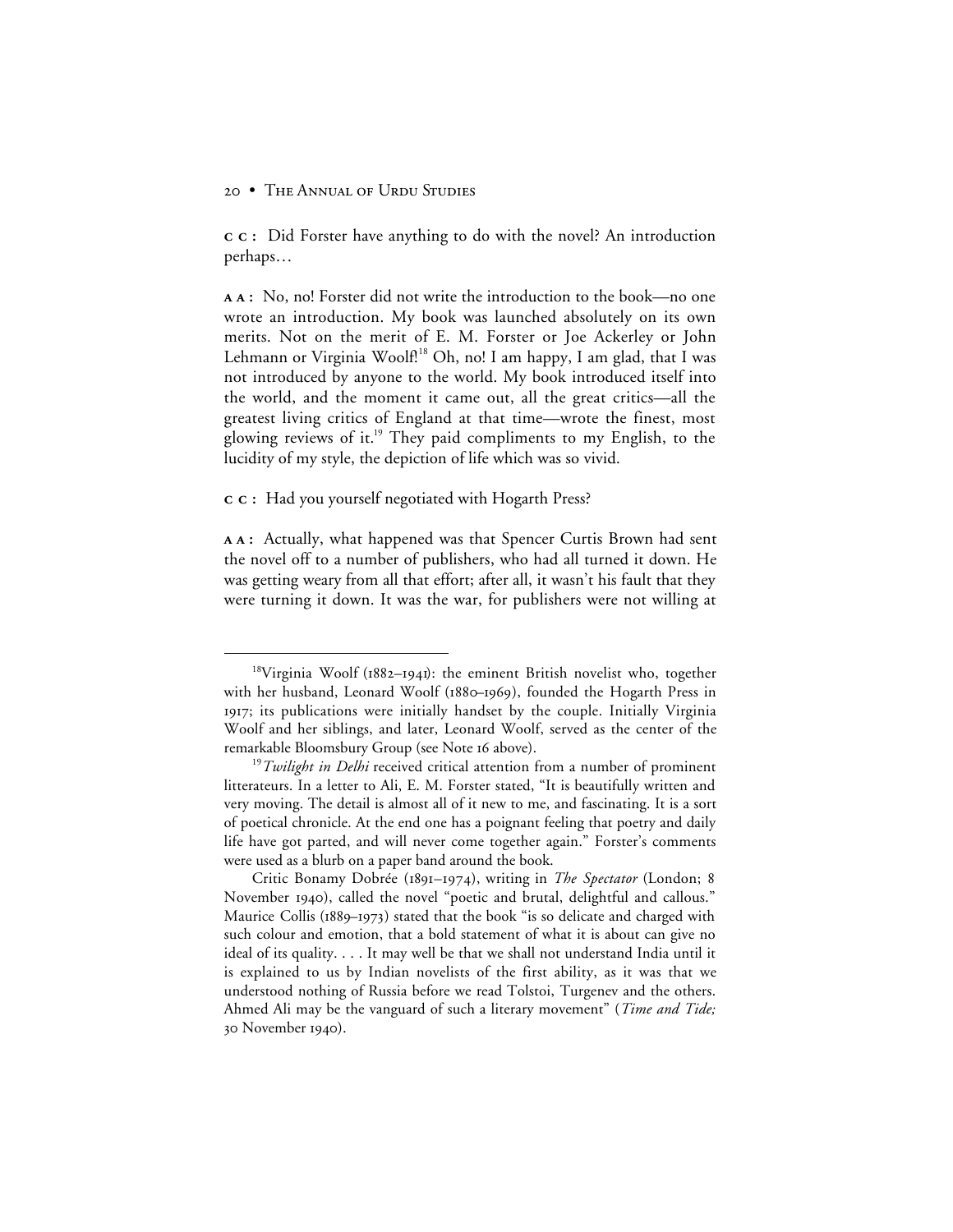that time to accept many books, a first novel especially, and by an Indian writer at that. Why take the risk!

Then one day I was talking to John Lehmann or someone and they suggested the Hogarth Press. Maybe it was Forster who suggested it; I really cannot recall. Anyway, Spencer Curtis Brown said that the Hogarth Press would not pay very well, for, after all, it was the Hogarth Press and because it was owned by the great goddess of literature, Virginia Woolf, a woman whose style I had admired. John Lehmann was connected with the Hogarth Press, for he had joined Virginia Woolf in the venture of the Hogarth Press, and I was hoping for a sympathetic reading. Because of John Lehmann's connection and because I was a *New Writing* writer, the Hogarth Press accepted it.

Spencer Curtis Brown was pleased, even though the press was not willing to advance much money—only oo guineas at that time. But I wasn't worried about the money; I was delighted that the book had been accepted and was going to be published. As a matter of routine John Lehmann passed it on to his printers, who were in the country. Then suddenly one day a letter came at noon; it was from John Lehmann. I received the galley proofs and along with the proofs this letter from John Lehmann in which he said, "I received this letter from the printers in which they say it's unfortunate but they would be unable to print the book." Lehmann then asked me to come for lunch. I went to lunch and was disappointed that the printers would not print the book as it was. They felt that it was subversive to law and order and, until such-and-such a chapter and such-and-such portions of the novel were deleted, it would not be published.

I was very saddened, but what could I do? Lehmann said, "Ahmed, I'm so sorry that this has happened. What a wonderful book it is! Why don't you just delete these portions." I answered, "John, I cannot! Nothing can persuade me to cut these sections out of the book; they're part of a whole. They are the quintessence of the book—the portions dealing with the durbar and comments about the 1857 Rebellion-I could not."

And even towards the end of lunch Lehmann, who was anxious just to get the book out, kept on saying to cut out the problematic sections. Finally I agreed to one condition: if Morgan Forster says they should be deleted, I would do so. Lehmann agreed. Then we discussed who should send it to Morgan, he or I. I thought that he, as the publisher, should send it to Forster. So he wrote Forster, who responded, "Unfortunately, you cannot cut out any portion without emasculating the whole." That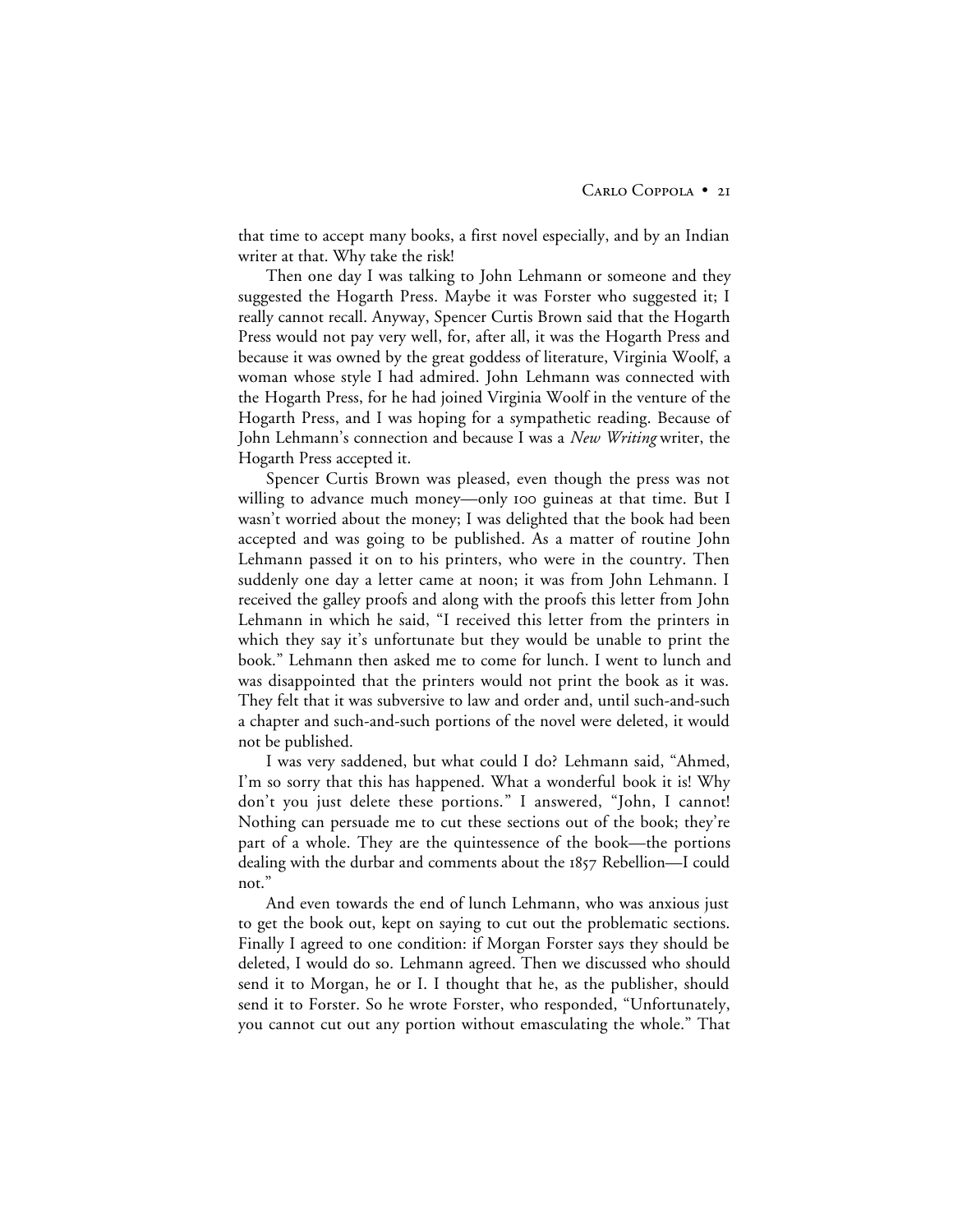pleased me very much but John Lehmann was disappointed. But what could he do! He'd lost the bet, and I had won. But things were still as they were—the book could not be printed.

Then one day Morgan Forster was in London and we had gone to meet him. He said, "Come, Ahmed, I'm going to the London Library." He was writing a book on Beethoven<sup>20</sup> and needed some large tomes from the library. As we entered the library we met, of all persons, Desmond MacCarthy,<sup>21</sup> who was a friend of Forster's for a very long time. Morgan said, "Look, Desmond, this is Ahmed Ali and he's written such a beautiful book." He then told MacCarthy what had happened with the printers and so on. Desmond said that he would think about it, for there must be a way out. MacCarthy returned to the country, and after I did not hear from him for a while, I wrote him and reminded him of the matter. Then he finally did come up with an idea. He suggested that we send the novel to Harold Nicolson, the official censor and a friend of Virginia Woolfs.<sup>22</sup> It was sent to Nicolson, who passed the book, and the printers' case collapsed. The book finally came out. But in the meantime I had returned to India.

**:** Was it the printers' union that objected?

**:** No, it was just the printers hired by the Hogarth Press. I've forgotten their name; it's there on the original edition of the novel.

**:** Did you meet Virginia Woolf?

<sup>&</sup>lt;sup>20</sup>Forster never completed a book on Beethoven; however, the music of Beethoven figures prominently in *Howards End* (1910), and allusions to this composer and his music are found in many of Forster's essays.

<sup>&</sup>lt;sup>21</sup>Desmond MacCarthy ( $1877-1952$ ): British writer and critic, educated at Eaton and Cambridge; worked on the *New Quarterly* and *Eye Witness*, which later became *New Writing* edited by John Lehmann (see Note 12 above); a radio broadcaster of repute and literary editor for *The New Statesman*, he was knighted in 1951.

<sup>&</sup>lt;sup>22</sup>Harold Nicolson ( $1886-1968$ ): primarily a diplomat, he also published important literary studies of writers such as Paul Verlaine, Tennyson, and Byron. His wife was the novelist Vita Sackville-West (1892-1962), whose works include All Passion Spent (1931). She had an affair with Virginia Woolf, who used her as the model for the hero/heroine of *Orlando: A Biography* (1928).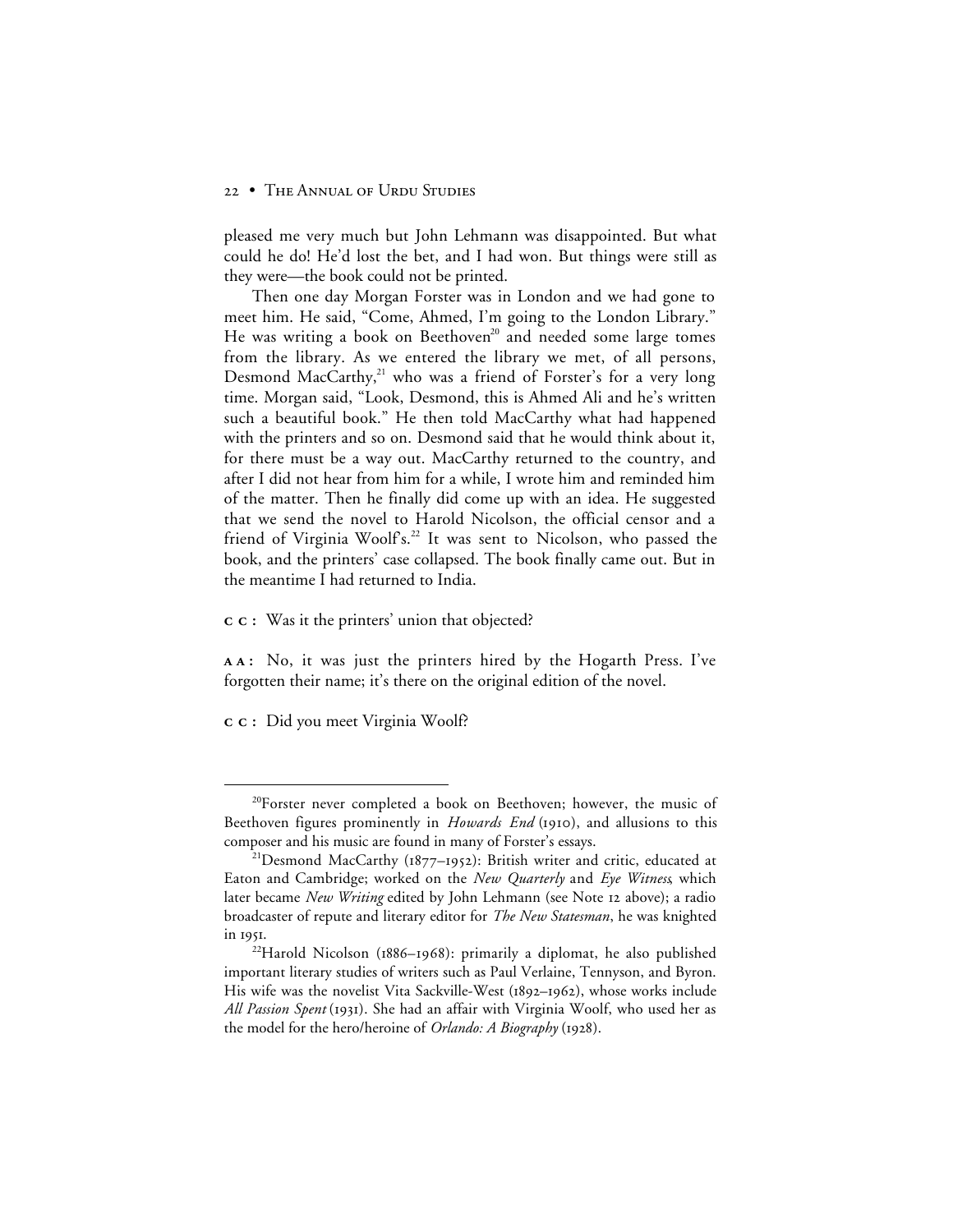**:** No, as a matter of fact it so happened that I didn't. She was ill at that time and was not in London very often. She did come in once, and I was to meet her but something happened—either she didn't come or something went wrong. But she was always hovering in the background when I was there. But, unfortunately, I never met her.

#### **:** Could you tell us more about Forster?

**:** Forster was one of the great men, a man whom I respected all of my life. He was a man, not only a humanist, but much more. So human, such a wonderful friend. Somehow, within his mind, within his soul, he had no reservations about anyone whom he considered a friend. Once a person was his friend, he was always a friend. Forster was one of those persons who lived that great principle which the East and India once practiced: that once a person called himself a friend—whatever happened—that person remained a friend.

Forster reminded me a bit of the character of Mir Ashiq in *Twilight in Delhi*. If you recall, this character would go around the neighborhood and stopped only to talk to friends; he would do this out of habit and would not stop anywhere else or talk to anyone else. There were some young men sitting in a shop who, one day, decided to try to get Mir Ashiq to greet them. They tried several times but he did not salute them; he didn't even notice them. One day, though, they were having a quarrel, and one of them called out for Mir Ashiq to help him, which Mir Ashiq did. From then on Mir Ashiq would always stop at that place and greet that friend, even though there was no other contact or relationship beyond that one incident.

Morgan Forster was that type of man. Once a friend always a friend, regardless of what happened. And no one, absolutely no one during that period of hate which had been generated by the war, not only between the Allies and the enemies but even otherwise between friends who belonged to either side of the battle lines, had the courage and the guts to say what he said in that little essay called "What I Believe," where he wrote: "I hope that I have the guts to acknowledge my friends in [*sic*] the other side."<sup>23</sup>

He was a man who lived up to what he believed. After I left India, he always remembered to write. I remember when I was leaving England he

<sup>&</sup>lt;sup>23</sup> What I Believe (London: Hogarth Press, 1939).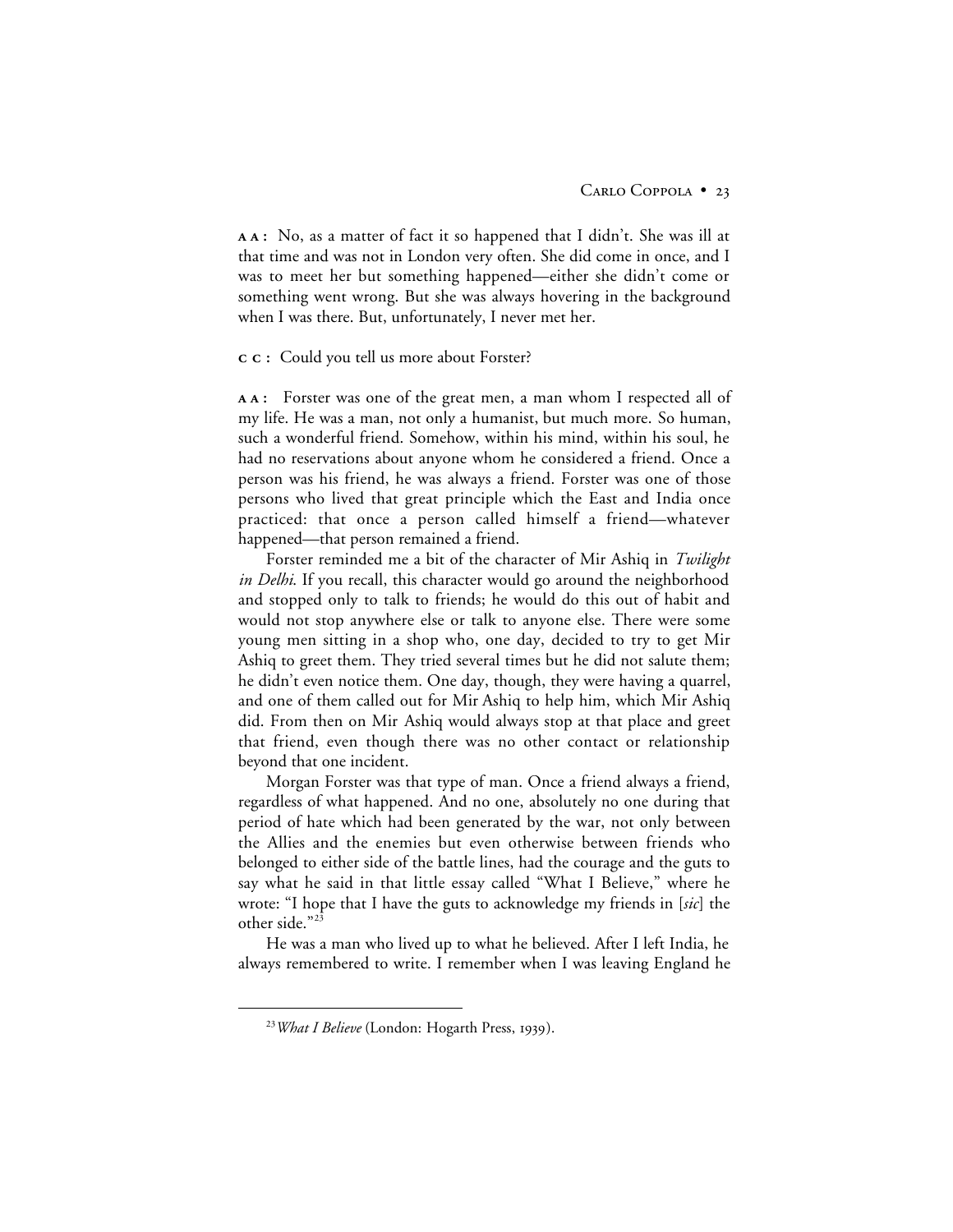came to Victoria Station, London, to see me off, both he and Joe Ackerley and other friends. I remember how he waved goodbye to me. It was wonderful. There was such a difference between him and me, not only in age, but he was a man of stature, a great man whom I looked up to. And there he was, coming to see an insignificant person off, just like that! Not only with good wishes but with good will as well.

Then when he came to India after the war.<sup>24</sup> The trip was arranged through the British Mission of Information, the BMI, for which another wonderful man, Guy Wint, $^{25}$  was working. Wint had arranged the whole trip. Forster was staying with me in Delhi. The meeting for which he had been sent ended as a fiasco. It was to have taken place one evening at the Red Fort, but it fizzled out.

I recall on this visit that we went to Jaipur. On the way there we came upon a mosque in ruins and suddenly the whole caravan of cars stopped. I, like he, was filled with a remarkable feeling walking around the mosque, which was perhaps 500 or 600 years old and in ruins. No one seemed to have remembered the mosque, but all the same it had retained its spirit, its atmosphere. After we all returned to the cars Forster stood there alone, not only contemplating but crying, thinking of so many things.

That reminds me that we also took him to Nizamuddin Aulia's tomb.<sup>26</sup> Our host brought us to the entrance of the tomb from the back steps of his own house. Morgan stopped us all from going further inside the tomb as he himself went alone inside the innermost chamber. He remained inside there for forty-five minutes or so and came out with tears in his eyes and his cheeks puffed up from weeping.

He was a great man, a great soul, which most people did not know. Perhaps no one knows that particular aspect of Morgan's life, of his real, innermost faith in something which was not merely religion, which was not merely Christianity, nor was it merely Islam. It was a greater

<sup>&</sup>lt;sup>24</sup>Forster's trip to India was for the Jaipur P.E.N. Conference.

 $^{25}$ Guy Wint (1910–1969): worked in India as a civil servant after World War II; later he wrote extensively on Asia, including *India and Democracy*, with Sir George Schuster (1941), as well as books on mainland China, the Middle East, Southeast Asia, and Korea.

<sup>&</sup>lt;sup>26</sup>Nizammudin Aulia: the great thirteenth-century Sufi saint who lived and taught in and around Delhi, whose tomb is located outside of Delhi and is an early example of Indian Muslim architecture.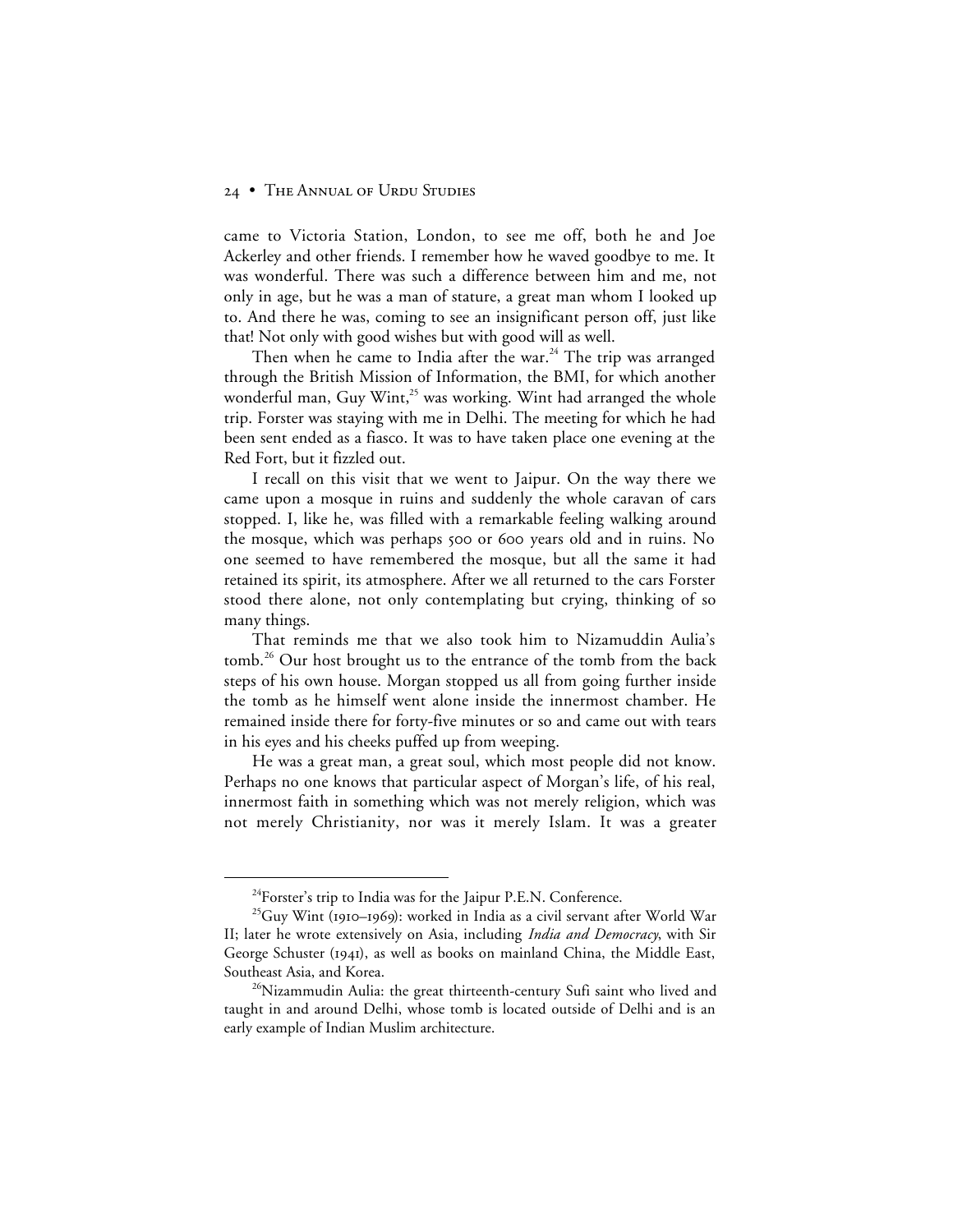principle, a higher principle of life which he found in Christianity and in Islam and perhaps even in Hinduism. But he had a greater feeling for western religions, I think.<sup>27</sup> I don't know, but it was something, an eternal idea which he always had in the back of his mind. I remember that we went to the Jama Masjid for, God knows, the tenth time, the hundredth time, and he just got lost in looking at everything, lost in his own thoughts, even though that was not his place of worship.

I also remember that when I went to China, the partition of India suddenly took place. When I had left in January there was talk that it would take place, but we all felt that it would not happen. Suddenly it came, and I was in Peking during the holiday vacation. I had been appointed a Visiting Professor of English by the British Council at the National Central University in Nanking. Suddenly, while I was in Peking, partition came, and I did not know that it had happened. There was only one English weekly in Peking, and I saw in it some news of what was happening in Delhi, how this locality had been attacked, how fires were burning in different parts of the city, etc. I was very worried about my family, my mother, my brother, my sister, and all of those whom I had left behind.

Later on I got letters, but after quite a few months. In one of these letters someone wrote that my mother's account had been frozen by the Government of India. I was worried, for I could not send her any money, and I did not know what was happening. I just happened to mention this fact to Morgan in one of my letters, for he himself had in the meantime written me asking what had happened to the family. He had been to my house, all over the house, and had talked to my cousins and uncles and everyone. He was making inquiries about them name by name. I mentioned that my mother's accounts were frozen. He was so wonderful that he sent her 100 pounds straightaway. How many people would have done that? Not many, I tell you.

- **:** When was it that you took him to Jaipur?
- **AA**: Yes, sometime during late 1945, the winter of that year.
- **:** Did you see him again after that?

 $^{27}$ Given what follows, it is possible that Ali is misspeaking here and intends to say that Forster had a "greater feeling for" *eastern*, rather than *western* religions.